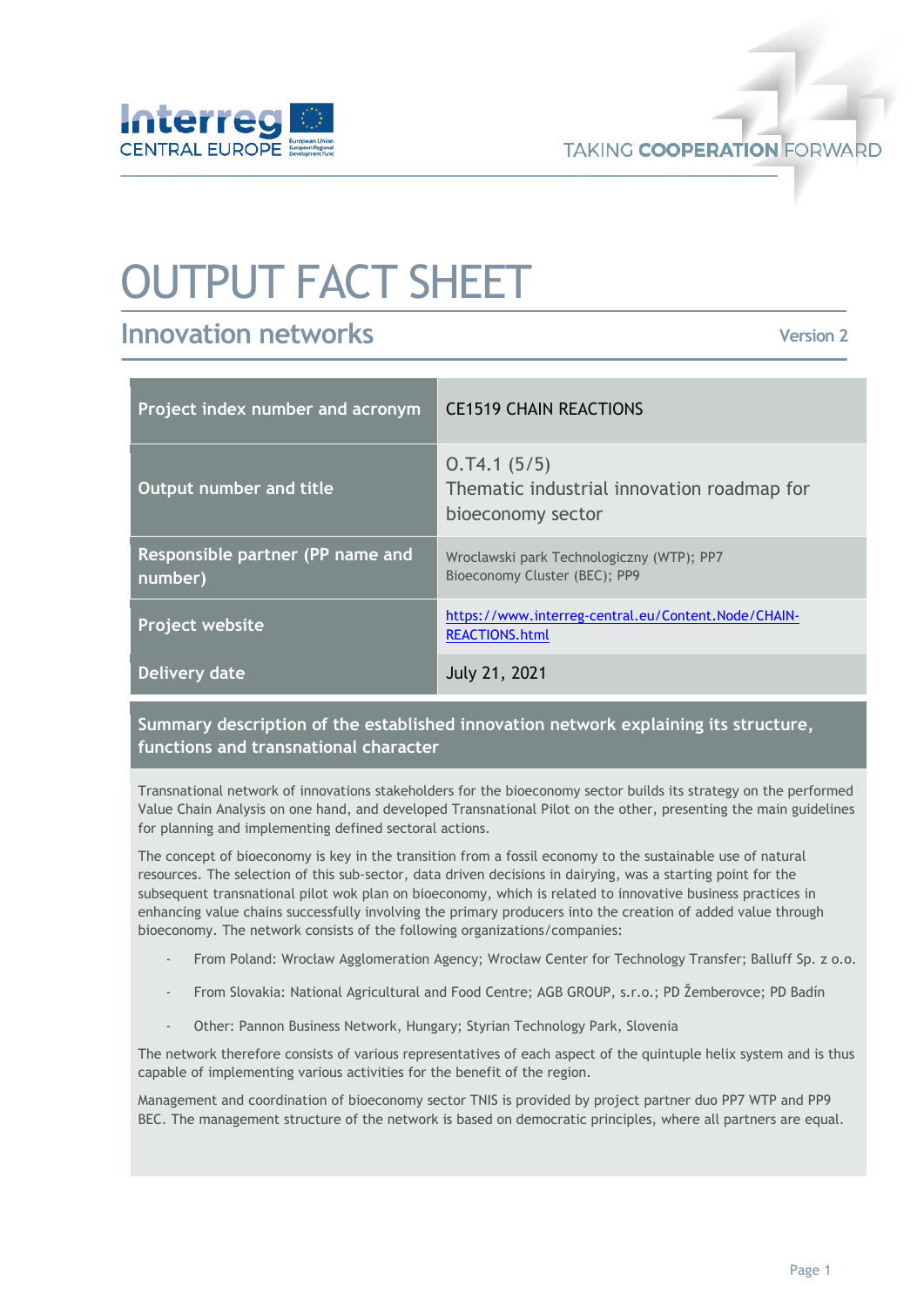

#### **NUTS region(s) concerned by the innovation network (relevant NUTS level)**

NUTS regions on NUTS2 level that are involved in the implementation of the roadmap are:

Dolnośląskie (PL51) in Poland, and

Západné Slovensko (SK02) in Slovakia.

## **Expected impact and benefits of the innovation network for the concerned territories and target groups**

The aim of all the activities is to establish a constant exchange of good practices and transnational cooperation among SMEs in the bioeconomy sector. These activities will lead to increased use of new technologies in the SME sector and allows companies to switch to "green" technologies.

The main beneficiaries of these activities will thus be SMEs that will receive support in digitalization and switching to green technologies, as well as strengthening their position in value chains, or improving their position in existing value changed through better adaptability.

By supporting SMEs the territories in question will become more competitive, as well as be more resilient and above all will implement ecological innovation by enhancing the use of green technology.

### **Sustainability of the innovation network and its transferatbility to other territories and stakeholders**

TNIS plays an important role as a regional and transnational promoter of value chain innovation in the bioeconomy sector. The network will promote and guide the establishment of sustainable Transnational open collaboration space with a view to putting the set objectives into practice.

New products and services are not always the result of breakthrough innovation; they can be, as in the case of the bioeconomy sector the result of value chain innovation. There is a strong need to overcome capacity shortages for such an innovation and integration into transnational value chains. The objective of both partners WTP and BEC is to create truly transnational open spaces for collaboration, thus ensuring sustainability of project outputs beyond the project implementation period.

**References to relevant deliverables and web-links If applicable, pictures or images to be provided as annex**